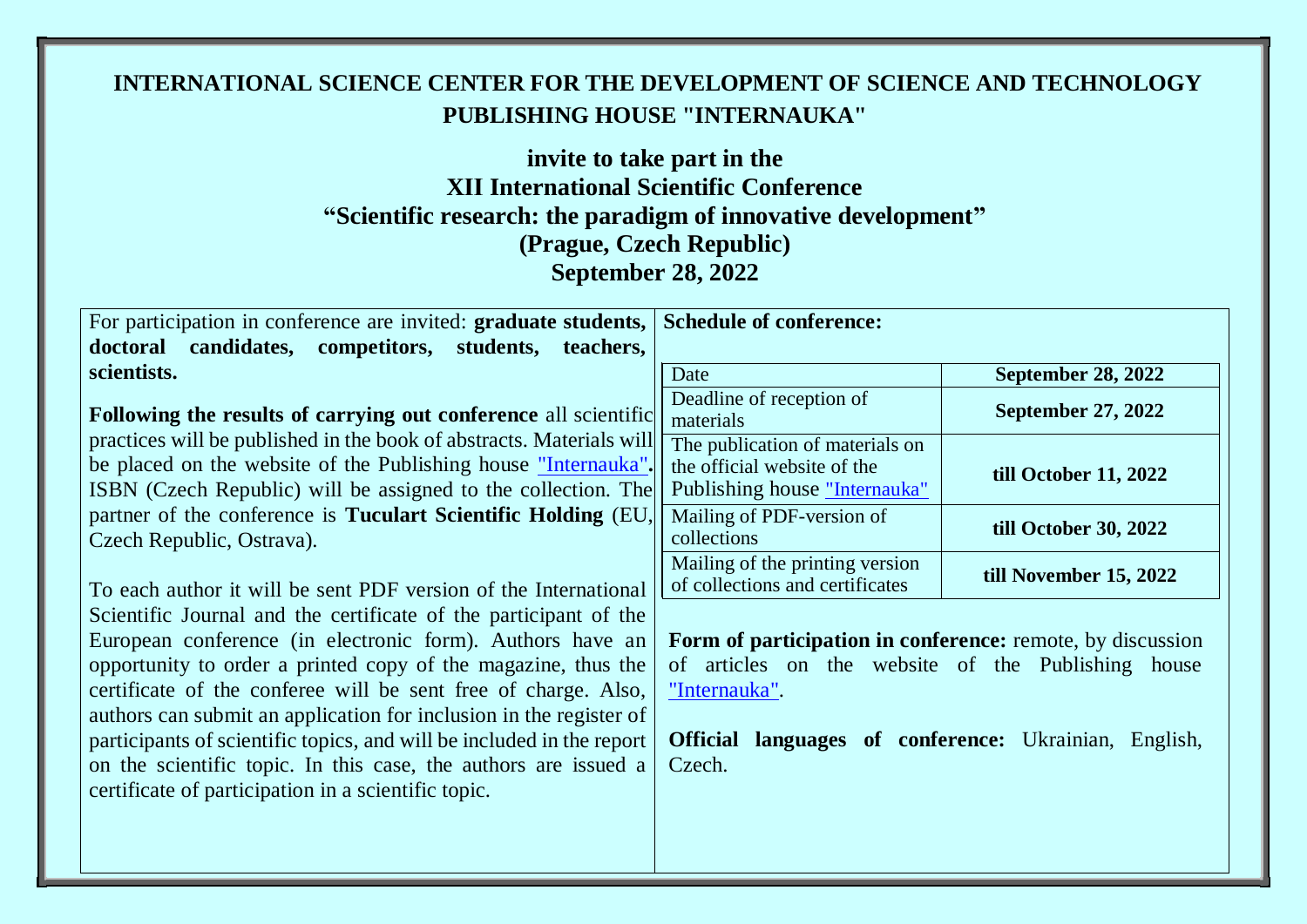# **Sections of the conference:**

**Section 1.** Architecture and design **Section 2. Public administration Section 3.** Medical sciences **Section 4.** National security **Section 5.** Pedagogical sciences **Section 6.** Psychological sciences **Section 7.** Social communications **Section 8.** Sociological sciences **Section 9. Technical sciences Section 10.** Philological sciences **Section 11.** Economic sciences **Section 12.** Jurisprudence **Section 13.** Tourism

### *It is necessary for participation (to term a deadline):*

- **1.** To fill in the **[application for participation \(coauthors fill in one](https://docs.google.com/forms/d/e/1FAIpQLSde8n--sYkG-070jd5moGStjkvJkQmI4sYc5dhfpUsoPov_UQ/viewform) [demand\).](https://docs.google.com/forms/d/e/1FAIpQLSde8n--sYkG-070jd5moGStjkvJkQmI4sYc5dhfpUsoPov_UQ/viewform)**
- **2.** To send electronic option of materials and information on payment of an organizational contribution to the address: **editor@inter-nauka.com**
	- $\triangleright$  After receiving materials, within 3 working days the Secretariat will send confirmation and requisites for payment.
	- $\triangleright$  In case of confirmation non receipt it is necessary to direct repeatedly materials and to contact the organizing committee (in the written or telephone modes).

### **Size of an organizational contribution\*:**

|            | Payment currency |                      |
|------------|------------------|----------------------|
| <b>UAH</b> | EUR              |                      |
| 300,00     | 20,00            | Theses to 5 pages    |
| 25,00      | 2,00             | Each subsequent page |

\*The organizational contribution covers the following expenses:

- 1. Reviewing and placement of article on the website of the Publishing house «Internauka» for discussion.
- 2. Mailing of PDF-version of collections and certificates of conferees in electronic form.

#### **Extra charge:**

| Payment currency |            |                                                    |
|------------------|------------|----------------------------------------------------|
| <b>UAH</b>       | <b>EUR</b> |                                                    |
| 270,00           | 30,00      | Printing collection and post sending               |
| 420,00           | 15,00      | Assignment to article of the identifier of         |
|                  |            | digital object of DOI                              |
| 350,00           | 15,00      | Certificate of participation in a scientific topic |
| 850,00           | 50,00      | Copyright certificate                              |

**Requisites for payment of an organizational contribution are sent after obtaining by organizing committee theses and filling [demand online.](https://docs.google.com/forms/d/e/1FAIpQLSde8n--sYkG-070jd5moGStjkvJkQmI4sYc5dhfpUsoPov_UQ/viewform)**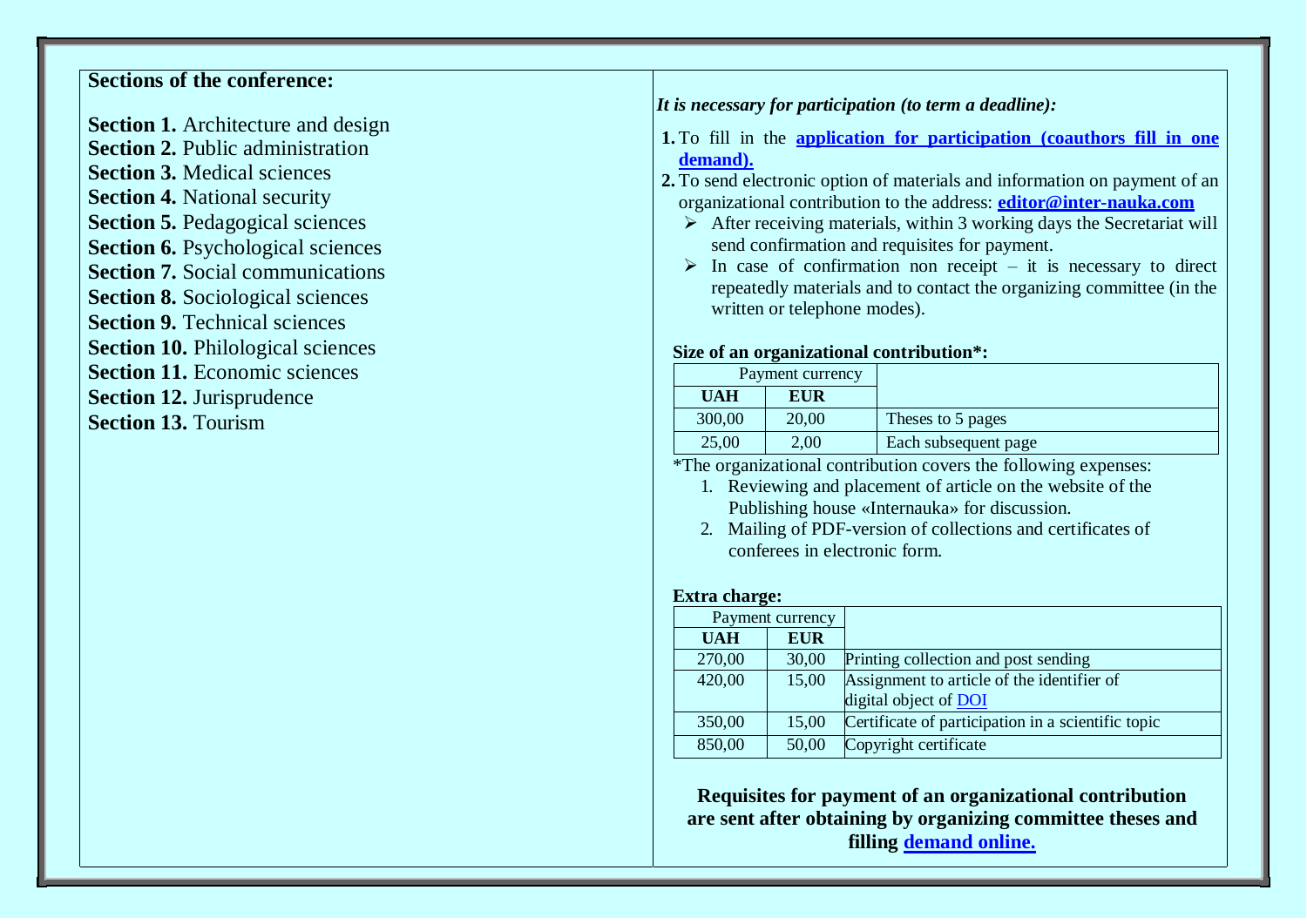| <b>REQUIREMENTS TO REGISTRATION</b>                                                                                                                                                                                                                                                                                                                                                                                                                                                                                                                                                                                                                             |                                                                                                                                                                                                                                                                                                                                                                                                                                                                                                                                                                                                                                                                                                                              |
|-----------------------------------------------------------------------------------------------------------------------------------------------------------------------------------------------------------------------------------------------------------------------------------------------------------------------------------------------------------------------------------------------------------------------------------------------------------------------------------------------------------------------------------------------------------------------------------------------------------------------------------------------------------------|------------------------------------------------------------------------------------------------------------------------------------------------------------------------------------------------------------------------------------------------------------------------------------------------------------------------------------------------------------------------------------------------------------------------------------------------------------------------------------------------------------------------------------------------------------------------------------------------------------------------------------------------------------------------------------------------------------------------------|
| Theses have to be executed on a hot topic, contain the results of independent<br>research issued according to the established requirements:<br>~ Volume of theses: no more than 5 pages at an A4 page format $(297x210$<br>mm), orientation – book. Each subsequent page at the publication is<br>estimated at a rate of 15 griven/50rub/1 in \$ for 1 piece.<br>$\sim$ <b>Fields:</b> all fields of 25 mm;<br>~ Font: Times New Roman, a size - 14, a line spacing - 1,5 style - Normal;<br>Use of a font of the smaller size (10 points) for text sites which have<br>auxiliary (minor) value Is allowed.                                                     | $\sim$ <b>Formulas:</b> have to be gathered by means of the editor of formulas (the<br>internal editor of formulas Microsoft Word for Windows).<br>$\sim$ Links to literature in the text need to be submitted in square brackets<br>for example, [3, page 35; 8, page 56-59] in which the first figure<br>indicates serial number of a source in the list of references, and the<br>second – the corresponding page in this source; one source from another<br>separates a semicolon. The bibliography is given in the end of theses<br>under the heading "Literature".<br>$\sim$ <b>Name of the file:</b> the name of the file has to be in English, according<br>to a surname of the author (for example: Kovalenko O.M). |
| $\sim$ Alignment of the text: on width.<br>$\sim$ Paragraph space: 1,25.<br>$\sim$ <b>Numbering of pages:</b> it isn't conducted.<br>$\sim$ <b>Drawings and tables:</b> It is necessary to give in article after the text where<br>they are mentioned for the first time or on the following page. Size of the<br>tabular text 12, interval 1. Digital material moves in the table which has<br>serial number and alignment on the right side (for example, of Tablitsa1)<br>and the name (it is printed over the table in the middle a bold-face type.<br>Drawing has to be uniform graphic object (i.e., grouped). Format of tables<br>and drawings the book. | <b>STRUCTURAL ELEMENTS</b><br>1. Name of section: alignment on the right edge, a font: italics.<br>2. Surname and name, middle name: alignment on the right edge, a<br>font: the semiboldface.<br>3. Academic degree, academic status, position, place of work (study):<br>alignment on the right edge, a font: italics.<br>4. Name of theses: alignment on the center a font: semiboldface, all<br>words capital letters (to ten words).<br>5. Text of theses.<br>6. Literature                                                                                                                                                                                                                                             |

## **REGISTRATION EXAMPLE**

**Kolobov Dmitry**

*Graduate Student of Chair of Management Lviv Academy of Commerce Lviv, Ukraine*

## **THEORETICAL ASPECTS OF CONCEPT "REGIONAL SYSTEM"**

Text of theses

References

1. Zakharova O. D. Theoretical aspects of definition of economic essence of the concept "regional system" in the context of regionalization of economy / O. D. Zakharova//Economy and management. 2014. No. 1. PP. 46-51